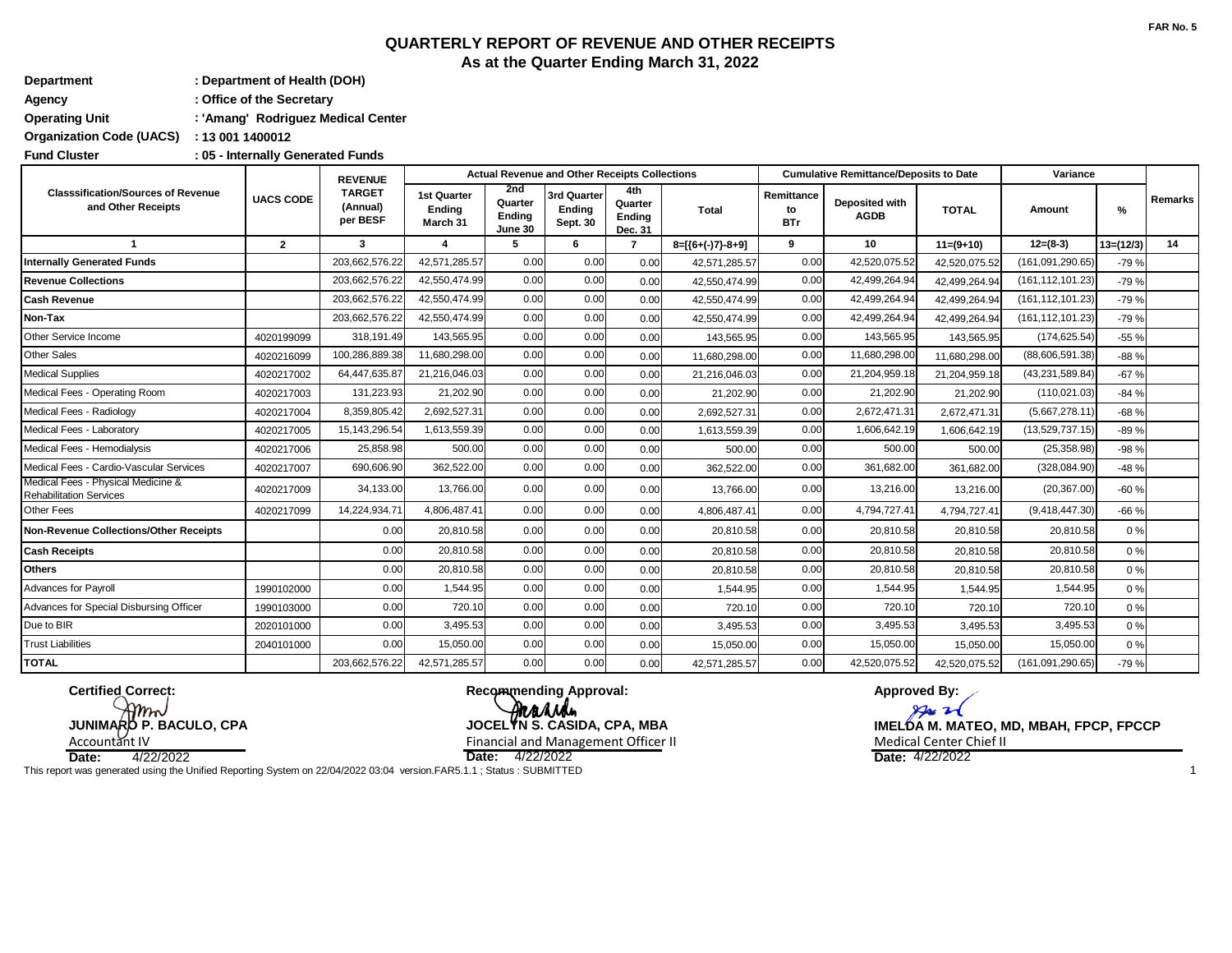## **QUARTERLY REPORT OF REVENUE AND OTHER RECEIPTS**

**As at the Quarter Ending March 31, 2022**

**: Department Department of Health (DOH) : Agency Office of the Secretary**

**: Operating Unit 'Amang' Rodriguez Medical Center**

**: Organization Code (UACS) 13 001 1400012**

**: Fund Cluster 07 - Trust Receipts**

| <b>Classsification/Sources of Revenue</b><br>and Other Receipts                              | <b>UACS</b><br><b>CODE</b> | <b>REVENUE</b><br><b>TARGET</b><br>(Annual)<br>per BESF |                                          |                                  | <b>Actual Revenue and Other Receipts Collections</b> |                                  |                             |            | <b>Cumulative Remittance/Deposits to Date</b> | Variance     |                |             |                |
|----------------------------------------------------------------------------------------------|----------------------------|---------------------------------------------------------|------------------------------------------|----------------------------------|------------------------------------------------------|----------------------------------|-----------------------------|------------|-----------------------------------------------|--------------|----------------|-------------|----------------|
|                                                                                              |                            |                                                         | <b>1st Quarter</b><br>Endina<br>March 31 | 2nd Quarter<br>Ending<br>June 30 | 3rd Quarter<br>Endina<br>Sept. 30                    | 4th Quarter<br>Endina<br>Dec. 31 | <b>Total</b>                | <b>BTr</b> | Remittance to Deposited with<br><b>AGDB</b>   | <b>TOTAL</b> | Amount         | %           | <b>Remarks</b> |
|                                                                                              | $\overline{2}$             | 3                                                       |                                          | 5                                | 6                                                    | 7                                | $8=[(6+(-)7)-$<br>$8 + 9$ ] | 9          | 10                                            | $11=(9+10)$  | $12=(8-3)$     | $13=(12/3)$ | 14             |
| <b>Trust Receipts</b>                                                                        |                            | 5,443,680.00                                            | 7,243,694.99                             | 0.00                             | 0.00                                                 | 0.00                             | 7,243,694.99                | 151,315.70 | 7,089,589.79                                  | 7,240,905.49 | 1,800,014.99   | 33 %        |                |
| Other Trust Receipts Deposited with the National<br>Treasury                                 |                            | 2,721,840.00                                            | 154,105.20                               | 0.00                             | 0.00                                                 | 0.00                             | 154,105.20                  | 151,315.70 | 0.00                                          | 151,315.70   | (2,567,734.80) | $-94%$      |                |
| Other Sales                                                                                  |                            | 0.00                                                    | 37,500.00                                | 0.00                             | 0.00                                                 | 0.00                             | 37,500.00                   | 37,500.00  | 0.00                                          | 37,500.00    | 37,500.00      | 0%          |                |
| Other Service Income                                                                         |                            | 2,721,840.00                                            | 106,733.20                               | 0.00                             | 0.00                                                 | 0.00                             | 106,733.20                  | 106,733.20 | 0.00                                          | 106,733.20   | (2,615,106.80) | $-96%$      |                |
| Due to BIR                                                                                   |                            | 0.00                                                    | 1,680.00                                 | 0.00                             | 0.00                                                 | 0.00                             | 1,680.00                    | 1,680.00   | 0.00                                          | 1,680.00     | 1,680.00       | 0%          |                |
| <b>Advances for Payroll</b>                                                                  |                            | 0.00                                                    | 5,400.00                                 | 0.00                             | 0.00                                                 | 0.00                             | 5,400.00                    | 5,400.00   | 0.00                                          | 5.400.00     | 5,400.00       | 0%          |                |
| Advances to Special Disbursing Officer                                                       |                            | 0.00                                                    | 2,792.00                                 | 0.00                             | 0.00                                                 | 0.00                             | 2,792.00                    | 2.50       | 0.00                                          | 2.50         | 2,792.00       | 0%          |                |
| <b>Trust Receipts Deposited with Authorized</b><br><b>Government Depository Banks (AGDB)</b> |                            | 2,721,840.00                                            | 7,089,589.79                             | 0.00                             | 0.00                                                 | 0.00                             | 7,089,589.79                | 0.00       | 7,089,589.79                                  | 7,089,589.79 | 4,367,749.79   | 160 %       |                |
| Other Service Income                                                                         |                            | 2.721.840.00                                            | 9,000.00                                 | 0.00                             | 0.00                                                 | 0.00                             | 9,000.00                    | 0.00       | 9,000.00                                      | 9,000.00     | (2,712,840.00) | $-100%$     |                |
| <b>Advances for Payroll</b>                                                                  |                            | 0.00                                                    | 25,513.29                                | 0.00                             | 0.00                                                 | 0.00                             | 25,513.29                   | 0.00       | 25,513.29                                     | 25,513.29    | 25,513.29      | 0%          |                |
| <b>Trust Liabilities</b>                                                                     |                            | 0.00                                                    | 7,014,723.30                             | 0.00                             | 0.00                                                 | 0.00                             | 7,014,723.30                | 0.00       | 7,014,723.30                                  | 7,014,723.30 | 7,014,723.30   | 0%          |                |
| Due to BIR                                                                                   |                            | 0.00                                                    | 40,353.20                                | 0.00                             | 0.00                                                 | 0.00                             | 40,353.20                   | 0.00       | 40,353.20                                     | 40,353.20    | 40,353.20      | 0%          |                |
| <b>TOTAL</b>                                                                                 |                            | 5,443,680.00                                            | 7,243,694.99                             | 0.00                             | 0.00                                                 | 0.00                             | 7,243,694.99                | 151,315.70 | 7,089,589.79                                  | 7,240,905.49 | 1,800,014.99   | 33 %        |                |

**Certified Correct:**

 ${\cal W}$ JUNIMARO P. BACULO, CPA<br>Accountant IV **Date:** 4/22/2022 **Date:**

**Recommending Approval: Marida** JOCELYN S. CASIDA, CPA, MBA Financial and Management Officer II Chief II Medical Center Chief II **Date:** 4/22/2022

**Approved By:**

**IMELDA M. MATEO, MD, MBAH, FPCP, FPCCP** Date: 4/22/2022

This report was generated using the Unified Reporting System on 22/04/2022 04:04 version.FAR5.1.1 ; Status : SUBMITTED 1 1